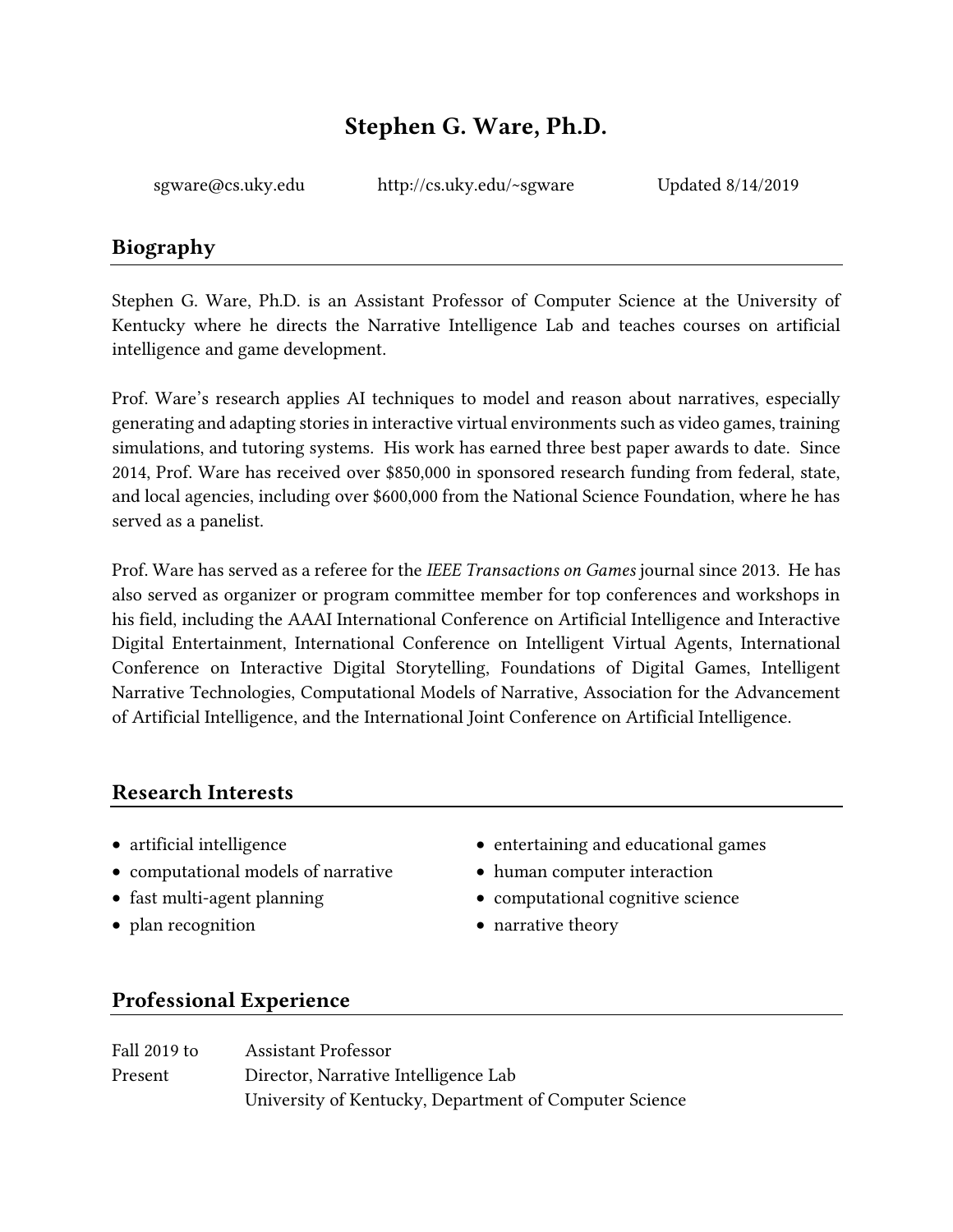| Fall 2014 to | Assistant Professor                                             |
|--------------|-----------------------------------------------------------------|
| Summer 2019  | Director, Narrative Intelligence Lab                            |
|              | University of New Orleans, Department of Computer Science       |
| Summer 2013  | Instructor                                                      |
|              | North Carolina State University, Department of Computer Science |
| Fall 2009 to | Research Assistant                                              |
| Summer 2014  | North Carolina State University, Department of Computer Science |
| Summer 2009  | Instructor                                                      |
|              | North Carolina State University, Department of Computer Science |
| Fall 2008 to | <b>Teaching Assistant</b>                                       |
| Spring 2009  | North Carolina State University, Department of Computer Science |
| Summer 2007  | Software Engineer, Intern                                       |
|              | DAXCO Inc. Birmingham AL, USA                                   |

## Education

#### North Carolina State University Raleigh NC, USA

| <b>June 2014</b> | Doctor of Philosophy in Computer Science                                                                             |
|------------------|----------------------------------------------------------------------------------------------------------------------|
|                  | Thesis: A Plan-Based Model of Conflict for Narrative Reasoning and Generation<br>Advisor: Professor R. Michael Young |
| May 2011         | Master of Science in Computer Science, GPA 4.0 / 4.0                                                                 |

Loyola University New Orleans New Orleans LA, USA

May 2008 Bachelor of Science, Summa Cum Laude with University Honors, GPA 4.0 / 4.0 Majors in Computer Science and Philosophy Thesis: *Merlin's Bear and Odin's Eye: A Survey of the Wizard Archetype in Literature, Opera, and Cinema*. Advisor: Professor William T. Cotton, English Department

## Awards and Honors

January, 2019 *Early Career Creativity, Research, and Scholarship Award* University of New Orleans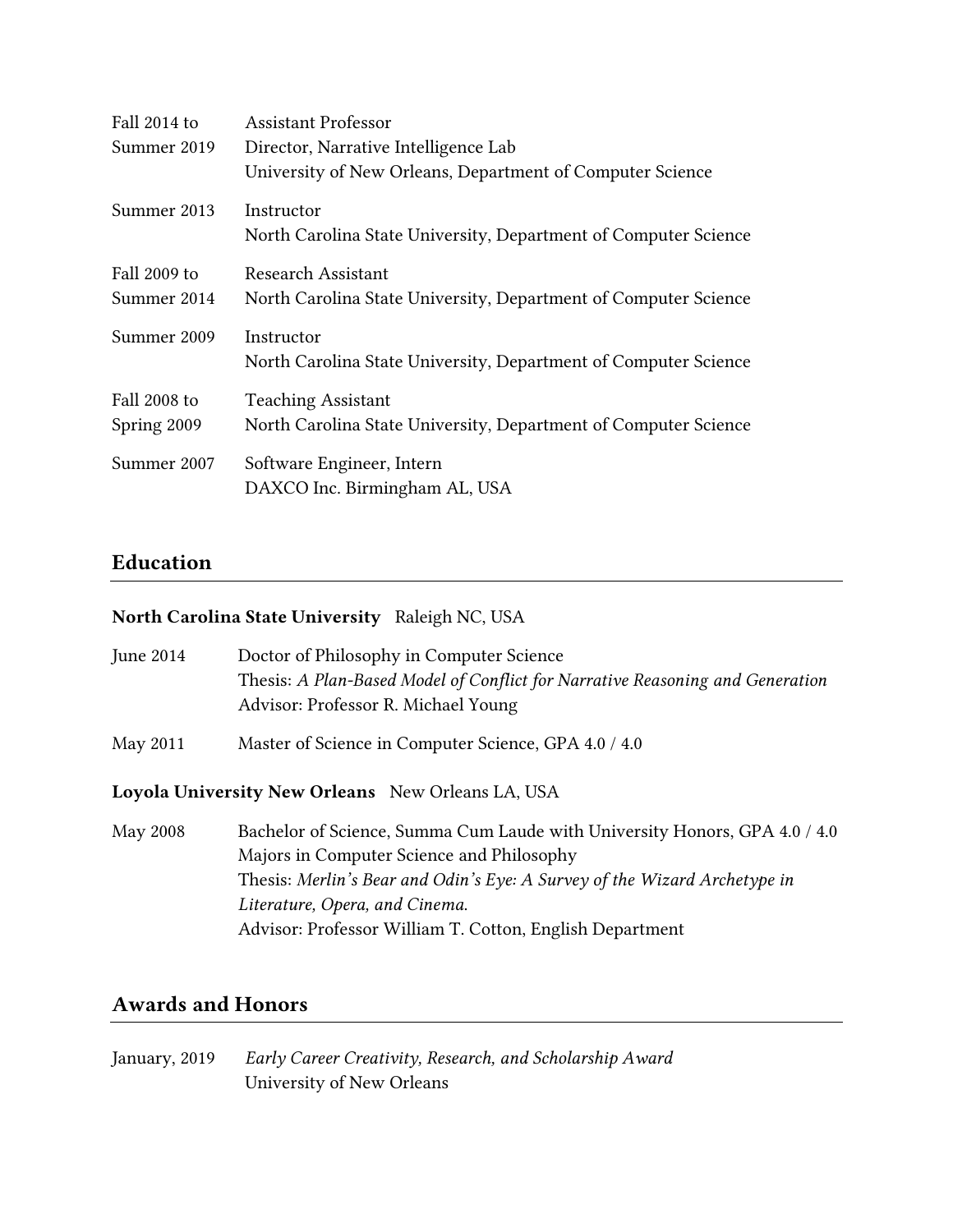| October, 2017    | Best Program Committee Member<br>AAAI International Conference on Artificial Intelligence and Interactive<br>Digital Entertainment              |
|------------------|-------------------------------------------------------------------------------------------------------------------------------------------------|
| April, 2017      | Faculty Distinguished Research Award<br>University of New Orleans Honors Program                                                                |
|                  | December, 2016 Region 1 Postsecondary Teacher of the Year<br>Louisiana Association of Computer Using Educators                                  |
| October 2014     | <b>Best Student Paper</b><br>10 <sup>th</sup> AAAI International Conference on Artificial Intelligence and Interactive<br>Digital Entertainment |
| <b>July 2012</b> | <b>Best Paper</b><br>International Conference on Interactive Digital Storytelling                                                               |
| May 2012         | Best Student Paper on a Cognitive Science Topic<br>Computational Models of Narrative Workshop                                                   |
| April 2010       | Honorable Mention, Graduate Research Fellowship<br>U.S. National Science Foundation                                                             |
| March 2010       | <b>Outstanding Teaching Assistant</b><br>North Carolina State University Graduate Student Association                                           |
| August 2009      | Dean's Fellowship<br>North Carolina State University, Department of Computer Science                                                            |
| <b>May 2008</b>  | William T. Cotton Service Award<br>Loyola University New Orleans                                                                                |
| May 2008         | Percy A. Roy S.J. Award for Highest Grade Point Average<br>Loyola University New Orleans, College of Humanities and Natural Sciences            |
| May 2008         | Outstanding Computer Science Major<br>Loyola University New Orleans, Dept. of Mathematics and Computer Science                                  |
| May 2008         | Guy Lemieux S.J. Award for Excellence in Philosophy<br>Loyola University New Orleans, Department of Philosophy                                  |
| May 2004         | Ignatian Scholarship<br>Loyola University New Orleans                                                                                           |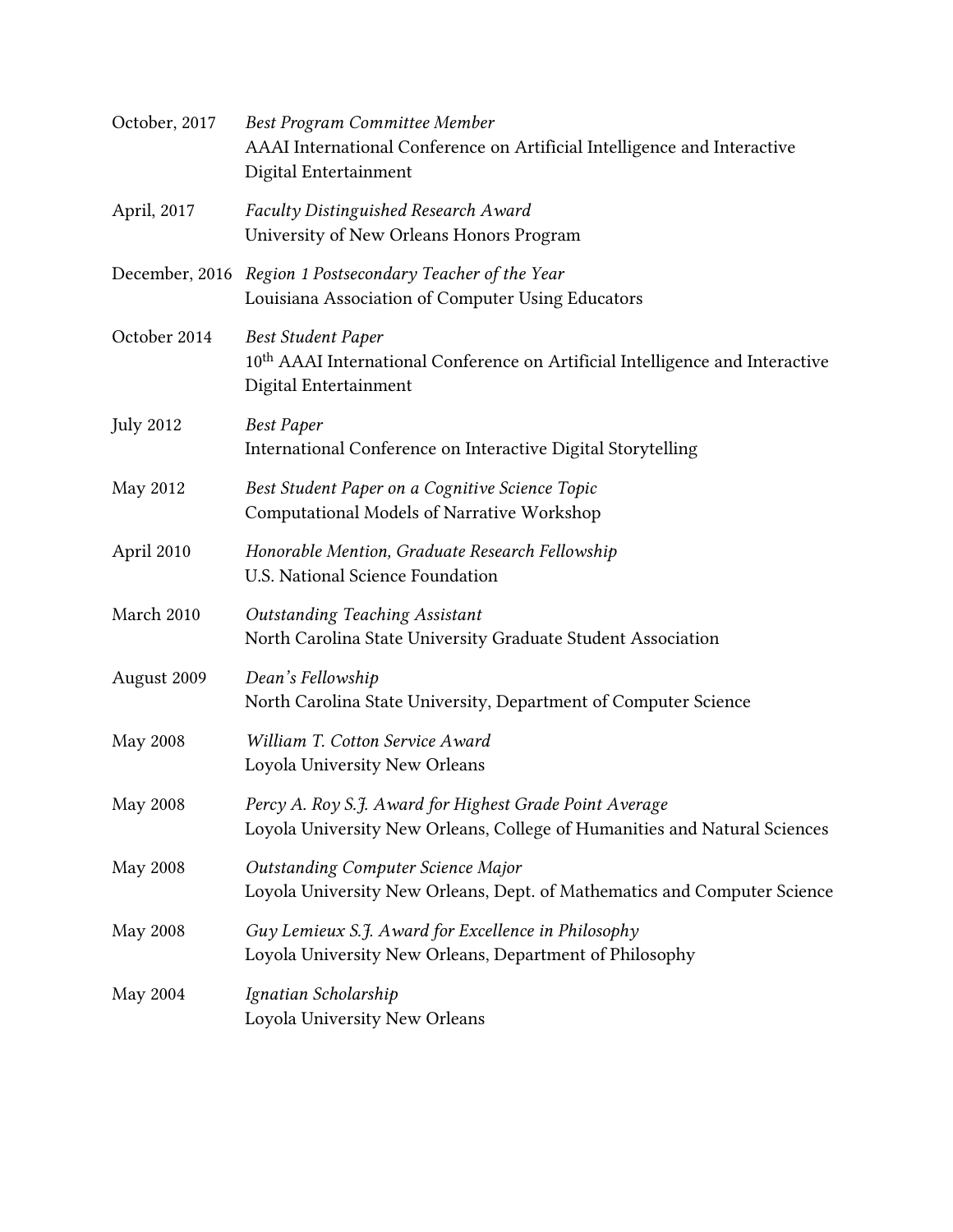# Sponsored Research

| January 2019 to<br>December 2019   | Recognizing the Beliefs and Intentions of Agents Using Narrative Planning<br>Role: Principal Investigator<br>University of New Orleans Office of Research and Sponsored Programs<br>\$15,000                                        |
|------------------------------------|-------------------------------------------------------------------------------------------------------------------------------------------------------------------------------------------------------------------------------------|
| January 2019 to<br>December 2019   | Early Career Creativity, Research, and Scholarship Award<br>Role: Principal Investigator<br>University of New Orleans Office of Research and Sponsored Programs<br>\$7,500                                                          |
| January 2019 to<br>December 2019   | Foreseeing, Recognizing, and Influencing Possible Futures Using Multi-Agent<br>Planning Algorithms<br>Role: Principal Investigator, subcontract to North Carolina State University<br>Laboratory for Analytic Sciences<br>\$80,543  |
| January 2018 to<br>December 2018   | Fast, Strong-Story BDI Planning for Intelligent Virtual Narratives<br>Role: Principal Investigator<br>University of New Orleans Office of Research and Sponsored Programs<br>\$14,765                                               |
| July 2017 to<br><b>July 2019</b>   | CC* Network Design: ARCHES (Advanced Research Computing in the<br>Humanities Engineering and Sciences) Network at the Univ. of New Orleans<br>Role: Co-Principal Investigator<br><b>US National Science Foundation</b><br>\$335,000 |
| August 2016 to<br><b>July 2017</b> | EAGER: Planning Believable Narratives by Modeling Agent Beliefs<br>Role: Principal Investigator<br><b>US National Science Foundation</b><br>\$156,969                                                                               |
| May 2017 to<br>June 2017           | Salience-Based Drama Management: A Pilot Study<br>Role: Principle Investigator<br>University of New Orleans College of Sciences<br>\$10,051                                                                                         |
| July 2016 to<br>June 2017          | Bringing Use-of-Force Training Simulations into Virtual Reality<br>Role: Principal Investigator<br>University of New Orleans Office of Research and Sponsored Programs<br>\$14,982                                                  |
| November 2015<br>to June 2016      | Intelligent Planning of Interactive Narratives to Teach Best Practices<br>Role: Principal Investigator<br>University of New Orleans Office of Research and Sponsored Programs<br>\$20,000                                           |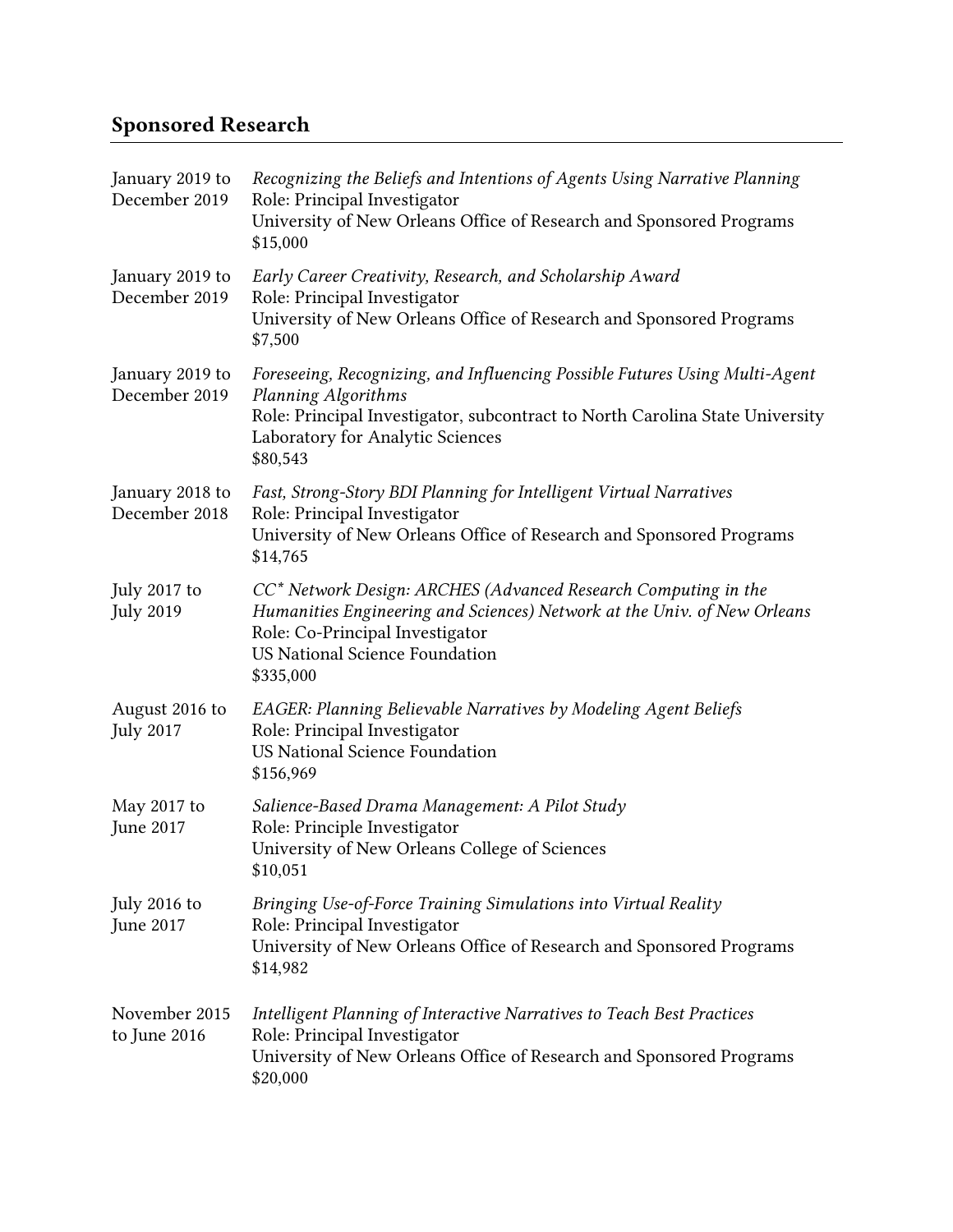| May 2015 to<br>Present     | CRII: CHS: Structuring Narratives in Interactive Virtual Environments<br>Using Computational Models of Possible Worlds<br>Role: Principal Investigator<br>US National Science Foundation<br>\$138,436                 |
|----------------------------|-----------------------------------------------------------------------------------------------------------------------------------------------------------------------------------------------------------------------|
| May 2015 to<br>May 2016    | Creating an Interdisciplinary Digital Media Laboratory<br>Role: Principal Investigator<br>Louisiana Board of Regents, Enhancement Program<br>\$110,042                                                                |
| May 2015 to<br>August 2015 | Reading Rocket: A Game-Based Reading Level Test for Children Based on<br><b>Stealth Assessment</b><br>Role: Principal Investigator<br>University of New Orleans Office of Research and Sponsored Programs<br>\$11,800 |

## Publications

Manuscripts of all publications can be found at  $http://cs.uky.edu/~sgware.$ 

#### Refereed Journal Articles

- [1] Rachelyn Farrell and Stephen G. Ware, "Manipulating narrative salience in interactive stories using Indexter's Pairwise Event Salience Hypothesis," *IEEE Transactions on Games*, 2019. (forthcoming)
- [2] Stephen G. Ware, R. Michael Young, "Intentionality and conflict in *The Best Laid Plans* interactive narrative virtual environment," *IEEE Transactions on Computational Intelligence and Artificial Intelligence in Games*, vol. 8, num. 4, pp. 402-411, 2015.
- [3] Brent Harrison, Stephen G. Ware, Matthew William Fendt, and David L. Roberts, "A survey and analysis of techniques for player behavior prediction in massively multiplayer online games," *IEEE Transactions on Emerging Topics in Computing Special Issue on MMO Technologies*, vol. 3, num. 2, pp. 260-274, 2014.
- [4] Stephen G. Ware, R. Michael Young, Brent Harrison, and David L. Roberts, "A computational model of narrative conflict at the fabula level," *IEEE Transactions on Computational Intelligence and Artificial Intelligence in Games*, vol. 6, num. 3, pp. 271-288, 2014.
- [5] R. Michael Young, Stephen G. Ware, Bradly A. Cassell, and Justus Robertson, "Plans and planning in narrative generation: a review of plan-based approaches to the generation of story, discourse, and interactivity in narratives," *SDV. Sprache und Datenverarbeitung*, *Special Issue on Formal and Computational Models of Narrative,* vol. 37, num. 1-2, pp. 41- 64, 2013.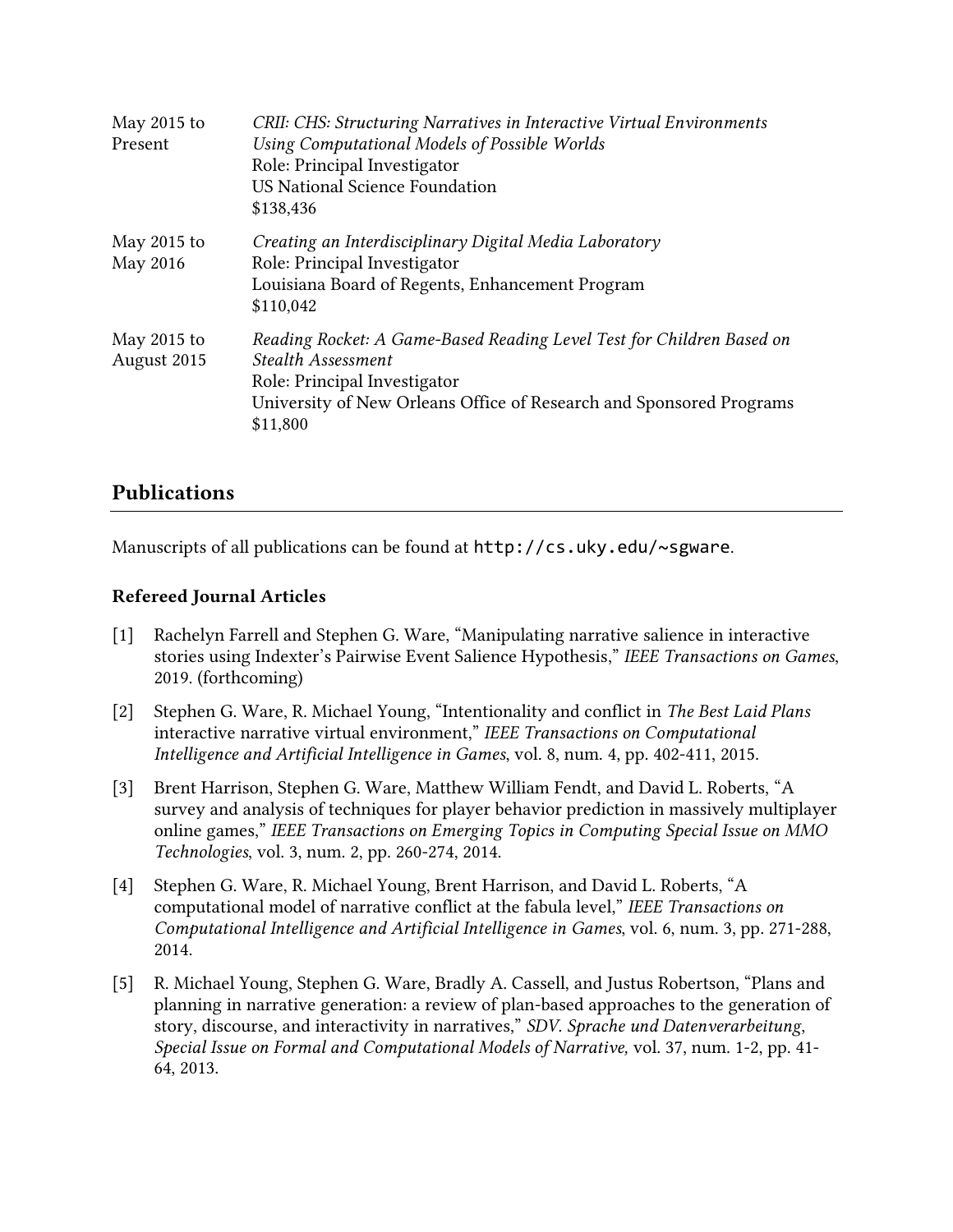#### Refereed Journal Articles in Preparation and Under Review

[1] Rachelyn Farrell, Alireza Shirvani, and Stephen G. Ware, "Narrative planning with intention and belief," *Journal of Artificial Intelligence Research*.

#### Refereed Conference Papers

- [1] Stephen G., Ware, Edward T. Garcia, Alireza Shirvani, and Rachelyn Farrell, "Multi-agent narrative experience management as story graph pruning," in *Proceedings of the 15th AAAI International Conference on Artificial Intelligence and Interactive Digital Entertainment*, 2019. (forthcoming) 25% acceptance rate
- [2] Alireza Shirvani and Stephen G. Ware, "A plan-based personality model for story characters," in *Proceedings of the 15th AAAI International Conference on Artificial Intelligence and Interactive Digital Entertainment*, 2018. (full paper presented as poster, forthcoming) 49% acceptance rate
- [3] Edward T. Garcia, Stephen G. Ware, and Lewis J. Baker. "Measuring presence and performance in an intelligent virtual reality police use of force training simulation prototype," in *Proceedings of the 32nd AAAI International Conference of the Florida Artificial Intelligence Research Society*, pp. 276-281, 2019. XX% acceptance rate
- [4] Alireza Shirvani, Rachelyn Farrell, and Stephen G. Ware, "Combining intentionality and belief: revisiting believable character plans," in *Proceedings of the 14th AAAI International Conference on Artificial Intelligence and Interactive Digital Entertainment*, pp. 222-228, 2018. (full paper presented as poster) 50% acceptance rate
- [5] Alireza Shirvani, Stephen G. Ware, and Rachelyn Farrell. "A possible worlds model of belief for state-space narrative planning," in *Proceedings of the 13th AAAI International Conference on Artificial Intelligence and Interactive Digital Entertainment*, pp. 101-107, 2017. 25% acceptance rate
- [6] Rachelyn Farrell, Stephen G. Ware. "Causal link semantics for narrative planning using numeric fluents," in *Proceedings of the 13th AAAI International Conference on Artificial Intelligence and Interactive Digital Entertainment*, pp. 193-199, 2017. (full paper presented as poster) 50% acceptance rate
- [7] Rachelyn Farrell and Stephen G. Ware. "Influencing user choices in interactive narratives using Indexter's Pairwise Event Salience Hypothesis," in *Proceedings of the 13th AAAI International Conference on Artificial Intelligence and Interactive Digital Entertainment*, 2017. 25% acceptance rate
- [8] Rachelyn Farrell and Stephen G. Ware, "Predicting user choices in interactive narratives using Indexter's pairwise event salience hypothesis," in *Proceedings of the 9th International Conference of Interactive Digital Storytelling*, pp. 147-155, 2016. 36% acceptance rate
- [9] Rachelyn Farrell, Scott Robertson, and Stephen G. Ware, "Asking hypothetical questions about stories using QUEST," in *Proceedings of the 9th International Conference of Interactive Digital Storytelling*, pp. 136-146, 2016. 36% acceptance rate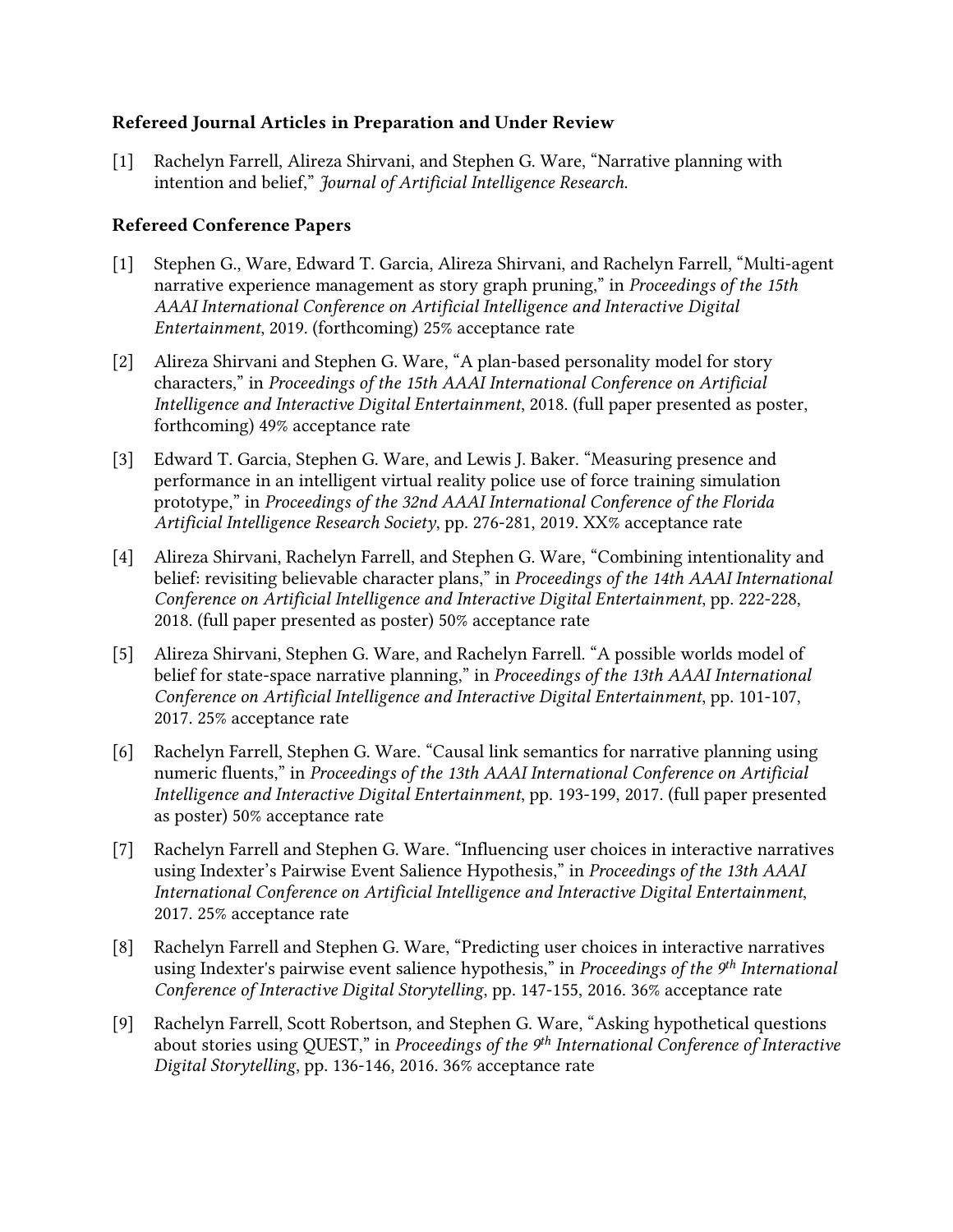- [10] Rachelyn Farrell and Stephen G. Ware, "Fast and diverse narrative planning through novelty pruning," in *Proceedings of the 12th AAAI International Conference of Artificial Intelligence and Interactive Digital Entertainment*, pp. 37-43, 2016. 28% acceptance rate
- [11] Christopher Kives, Stephen G. Ware, and Lewis J. Baker, "Evaluating the Pairwise Event Salience Hypothesis in *Indexter*," in *Proceedings of the 11th AAAI International Conference on Artificial Intelligence and Interactive Digital Entertainment*, pp. 30-36, 2014. 28% acceptance rate
- [12] Stephen G. Ware and R. Michael Young, "Glaive: a state-space narrative planner supporting intentionality and conflict," in *Proceedings of the 10th AAAI International Conference on Artificial Intelligence and Interactive Digital Entertainment*, pp. 80-86, 2014 (awarded Best Student Paper). 26% acceptance rate
- [13] Rogelio E. Cardona-Rivera, Justus Robertson, Stephen G. Ware, Brent Harrison, David L. Roberts, and R. Michael Young, "Foreseeing meaningful choices," in *Proceedings of the 10th AAAI International Conference on Artificial Intelligence and Interactive Digital Entertainment*, pp. 9-15, 2014. 26% acceptance rate
- [14] Stephen G. Ware, R. Michael Young, Brent Harrison, and David L. Roberts, "[Four](http://stephengware.com/publications/ware2012metrics.pdf)  [quantitative metrics describing narrative conflict,](http://stephengware.com/publications/ware2012metrics.pdf)" in *Proceedings of the 5th International Conference on Interactive Digital Storytelling*, pp. 18-29, 2012. 29% acceptance rate
- [15] Matthew William Fendt, Brent Harrison, Stephen G. Ware, Rogelio E. Cardona-Rivera, and David L. Roberts, "[Achieving the illusion of agency,](http://stephengware.com/publications/fendt2012achieving.pdf)" in *Proceedings of the 5th International Conference on Interactive Digital Storytelling*, pp. 114-125, 2012 (awarded Best Paper). 29% acceptance rate
- [16] Stephen G. Ware and R Michael Young, "Validating a plan-based model of narrative [conflict,](http://stephengware.com/publications/ware2012validating.pdf)" in *Proceedings of the International Conference on the Foundations of Digital Games*, pp. 220-227, 2012. 29% acceptance rate
- [17] Stephen G. Ware and R. Michael Young, "[CPOCL: a narrative planner supporting](http://stephengware.com/publications/ware2011cpocl.pdf)  [conflict,](http://stephengware.com/publications/ware2011cpocl.pdf)" in *Proceedings of the 7th AAAI International Conference on Artificial Intelligence and Interactive Digital Entertainment*, pp. 97-102, 2011. 35% acceptance rate
- [18] Stephen G. Ware and R. Michael Young, "[Modeling narrative conflict to generate](http://stephengware.com/publications/ware2010modeling.pdf)  [interesting stories,](http://stephengware.com/publications/ware2010modeling.pdf)" in *Proceedings of the 6th AAAI International Conference on Artificial Intelligence and Interactive Digital Entertainment*, pp. 210-215, 2010. (full paper presented as poster) 33% acceptance rate

#### Refereed Workshop and Consortium Papers

- [1] Stephen G. Ware, "Mutual Implicit Question Answering for shared authorship: a pilot study on player expectations," in *Proceedings of the 10th Intelligent Narrative Technologies Workshop at the 13th AAAI International Conference on Artificial Intelligence and Interactive Digital Entertainment*, pp. 259-265, 2017.
- [2] Stephen G. Ware, "[The Intentional Fast-Forward narrative planner,](http://stephengware.com/publications/ware2012iff.pdf)" in *Proceedings of the 5th Intelligent Narrative Technologies Workshop at the 8th AAAI International Conference on Artificial Intelligence and Interactive Digital Entertainment*, pp. 57-62, 2012.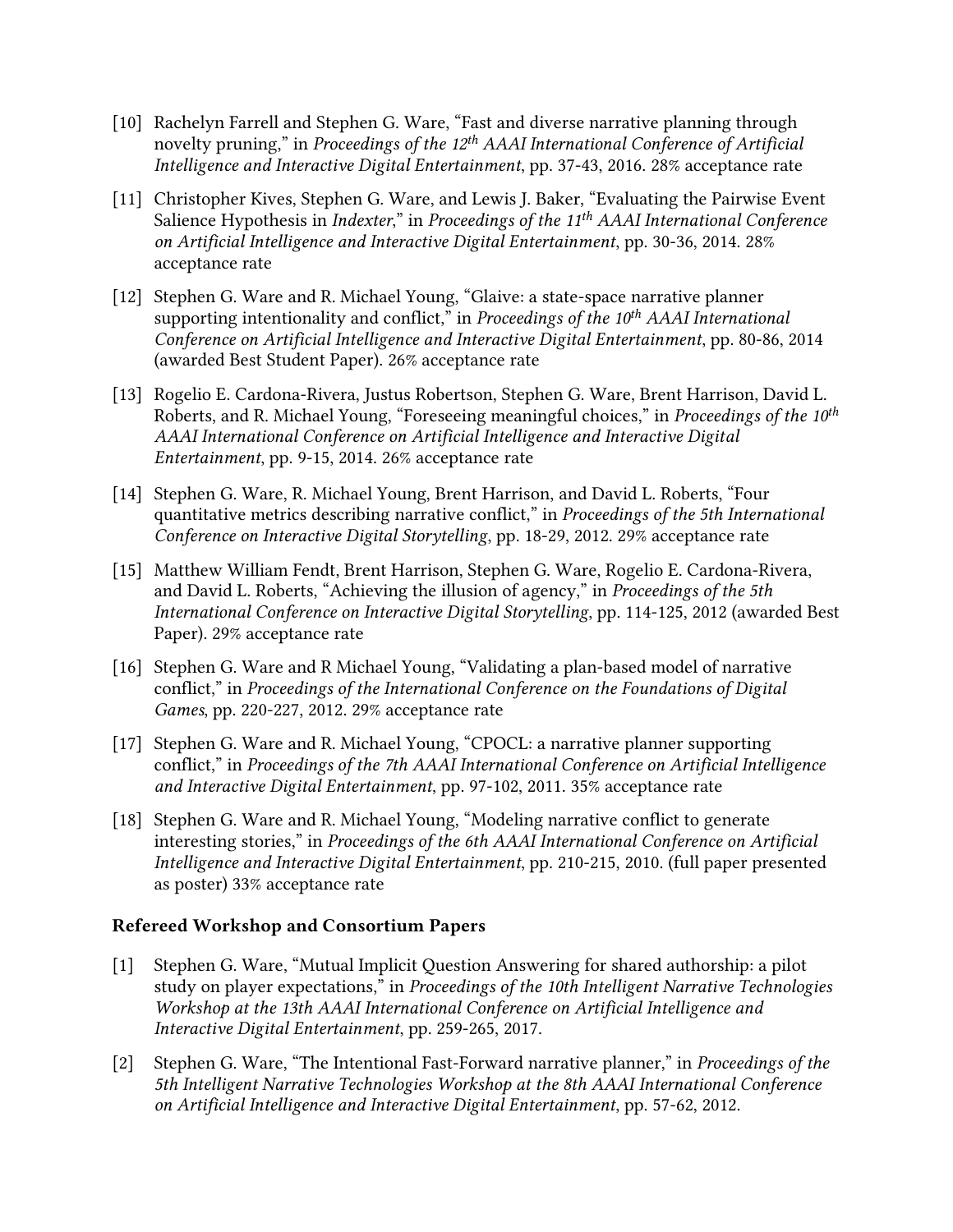- [3] Rogelio E. Cardona-Rivera, Bradley A. Cassell, Stephen G. Ware and R. Michael Young, "Indexter: a [computational model of the Event-Indexing Situation Model for](http://stephengware.com/publications/cardonarivera2012indexter.pdf)  [characterizing narratives,](http://stephengware.com/publications/cardonarivera2012indexter.pdf)" in *Proceedings of the 3 rd Workshop on Computational Models of Narrative at the Language Resources and Evaluation Conference*, pp. 34-43, 2012 (awarded Best Student Paper on a Cognitive Science Topic).
- [4] Stephen G. Ware, Brent Harrison, R. Michael Young, and David L. Roberts, "[Initial results](http://stephengware.com/publications/ware2011initial.pdf)  [for measuring four dimensions of narrative conflict,](http://stephengware.com/publications/ware2011initial.pdf)" in *Proceedings of the 4th Workshop on Intelligent Narrative Technologies at the 7th AAAI International Conference on Artificial Intelligence and Interactive Digital Entertainment*, pp. 115-122, 2011.
- [5] Stephen G Ware, "[A computational model of narrative conflict,](http://stephengware.com/publications/ware2011computational.pdf)" Doctoral Consortium at the *International Conference on the Foundations of Digital Games*, 2011.
- [6] Stephen G. Ware and R. Michael Young, "[Rethinking traditional planning assumptions to](http://stephengware.com/publications/ware2010rethinking.pdf)  [facilitate narrative generation,](http://stephengware.com/publications/ware2010rethinking.pdf)" in *Proceedings of the AAAI Fall Symposium on Computational Models of Narrative*, pp. 71-72, 2010.

#### Refereed Book Chapters

- [1] Stephen G. Ware, "[An introduction to Graph Theory,](http://www.crcpress.com/product/isbn/9781439860847)" *Practical Graph Mining with R*. CRC Press, pp. 9-26, 2012.
- [2] Brent Harrison, Jason Smith, Stephen G. Ware, "[Frequent subgraph mining,](http://www.crcpress.com/product/isbn/9781439860847)" *Practical Graph Mining with R*. CRC Press, pp. 181-221, 2013.

#### Refereed Demonstrations

- [1] Ben Samuel, Aaron Reed, Emily Short, Samantha Heck, Barrie Robison, Landon Wright, Terence Soule, Mike Treanor, Joshua McCoy, Anne Sullivan, Alireza Shirvani, Edward Garcia, Rachelyn Farrell, Stephen Ware, Katherine Compton, "Playable experiences at AIIDE 2018," in *Proceedings of the 14th AAAI International Conference on Artificial Intelligence and Interactive Digital Entertainment*, pp. 275-280, 2018.
- [2] Nathan R. Sturtevant, Jeff Orkin, Robert Zubek, Michael Cook, Stephen G. Ware, Christian Stith, R. Michael Young, Phillip Wright, Squirrel Eiserloh, Alejandro Ramirez-Sanabria, Vadim Bulitko, Kieran Lord, "Playable experiences at AIIDE 2014," in *Proceedings of the 10th AAAI International Conference on Artificial Intelligence and Interactive Digital Entertainment*, pp. 203-209, 2014.

#### Software Demonstrations

[1] Stephen G. Ware, R. Michael Young, Christian Stith, and Phillip Wright, "Interactive narrative planning in *The Best Laid Plans*," in *Proceedings of the 29th Association for the Advancement of Artificial Intelligence Conference*, Virtual Agents Demonstrations, 2015.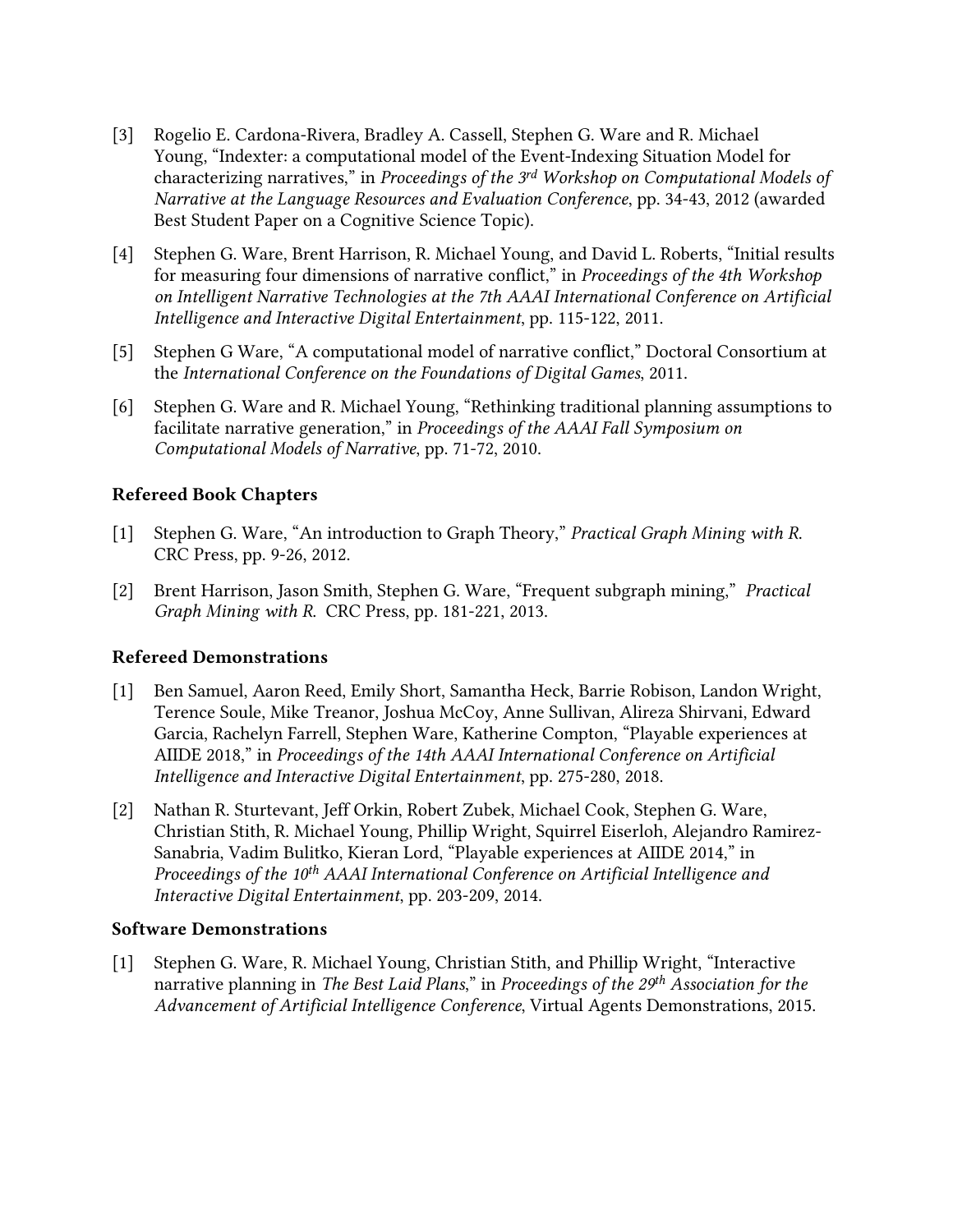#### Non-Refereed Publications

- [1] Stephen G. Ware, R. Michael Young, Christian Stith, Phillip Wright, "Interactive Narrative Planning in *The Best Laid Plans*," in *Proceedings of the AI Open House at the 29th Conference of the Association for the Advancement of Artificial Intelligence*, pp. 4313-4314, 2015.
- [2] Oliver Gown, Arne Eigenfeldt, Rania Hodhod, Philippe Pasquier, Reid Swanson, Stephen G. Ware, and Jichen Zhu, "[Reports on the 2012 AIIDE workshops,](http://www.aaai.org/ojs/index.php/aimagazine/article/view/2459)" *AI Magazine*. 2012, vol. 34:1, pp. 90.
- [3] Stephen G. Ware, "Crossed swords and broken hearts: a computational model of narrative conflict." Poster, North Carolina State University Graduate Research Symposium. 2012.

#### Non-Computer Science Publications

- [1] Stephen G. Ware, "The Wise Old Man as the archetype of the spirit," *Reader's Response*. Loyola University Press. 2009.
- [2] Stephen G. Ware, "[Nobody's problem: a response to Thomas Metzinger's](http://stephengware.com/publications/ware2008nobodys.pdf) *Being No [One](http://stephengware.com/publications/ware2008nobodys.pdf)*," *Elenchos: The Loyola Undergraduate Journal of Philosophy*. 2008.

## Professional Organizations

- Association for the Advancement of Artificial Intelligence (member #53757)
- Association for Computing Machinery (member #2211285)
- Institute of Electrical and Electronics Engineers (member #92209981)
- International Game Developers Association (member #22066812)

## Professional Service

#### Funding Panels and Reviews

May 2015 National Science Foundation, CISE Directorate Arlington, VA, USA

#### Journal Referee

|            | October 2013    IEEE Transactions on Games (previously IEEE Transactions of Computational |
|------------|-------------------------------------------------------------------------------------------|
| to Present | Intelligence and Artificial Intelligence in Games)                                        |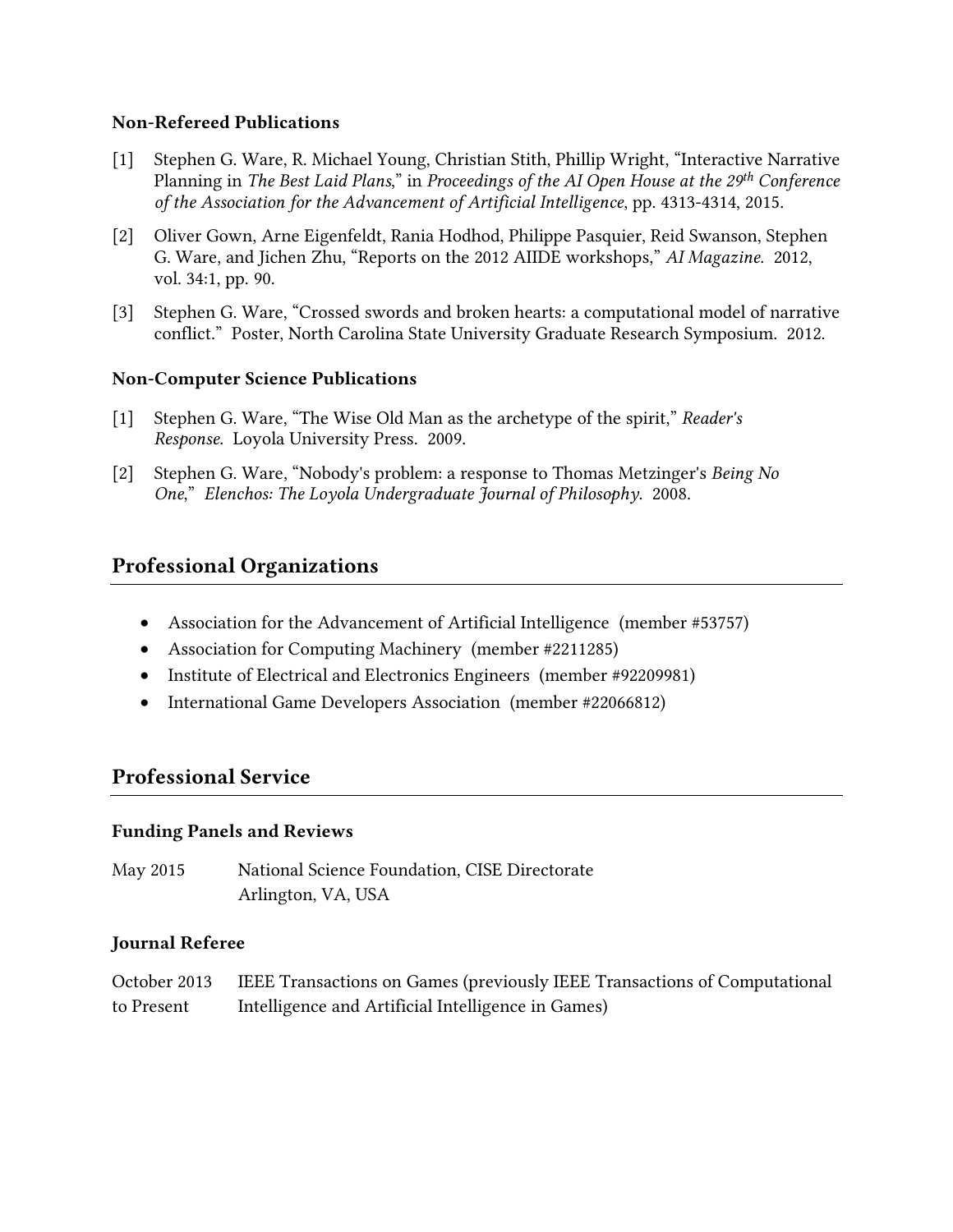#### Conference and Workshop Organization

| October 2019     | CamJam: Using the Camelot Virtual Environment, 15 <sup>th</sup> AAAI International |
|------------------|------------------------------------------------------------------------------------|
|                  | Conference on Artificial Intelligence and Interactive Digital Entertainment        |
|                  | Georgia Institute of Technology, Atlanta GA, USA                                   |
| October 2018     | Doctoral Consortium Chair, 14th AAAI International Conference on Artificial        |
|                  | Intelligence and Interactive Digital Entertainment                                 |
|                  | University of Alberta, Edmonton, Canada                                            |
| <b>July 2016</b> | Organizer, 7 <sup>th</sup> Workshop on Computational Models of Narrative           |
|                  | Co-Located with the 2016 Digital Humanities Conference                             |
|                  | Kraków, Poland                                                                     |
| October 2012     | Organizer, 5 <sup>th</sup> Workshop on Intelligent Narrative Technologies          |
|                  | Co-Located with the 8 <sup>th</sup> AAAI International Conference on Artificial    |
|                  | Intelligence and Interactive Digital Entertainment                                 |
|                  | Stanford University, Palo Alto CA, USA                                             |
|                  |                                                                                    |

#### Conference and Workshop Program Committees

AAAI Intl. Conference on Artificial Intelligence and Interactive Digital Entertainment (AIIDE)

- 15th Conference, Georgia Institute of Technology, Atlanta, GA, USA, October 2019
- 14th Conference, Edmonton, Canada 2018
- 13<sup>th</sup> Conference, Snowbird, UT, USA, October 2017
- 12<sup>th</sup> Conference, Burlingame, CA, USA, October 2016
- 11th Conference, Univ. of California Santa Cruz, Santa Cruz, CA, USA, November 2015
- 10<sup>th</sup> Conference, North Carolina State University, Raleigh, NC, USA, October 2014

International Conference on Interactive Digital Storytelling (ICIDS)

- 12<sup>th</sup> Conference, Snowbird, UT, USA, November 2019
- 10th Conference, Funchal, Madeira, Portugal, November 2017
- 9<sup>th</sup> Conference, Institute for Creative Technologies, Los Angeles, CA, USA, November 2016
- 5 th Conference, Technological Park, San Sebastián, Spain, November 2012

International Conference of the Association for the Advancement of Artificial Intelligence (AAAI)

• 32nd Conference, New Orleans, LA, USA, February 2018

International Joint Conference on Artificial Intelligence (IJCAI)

• 26<sup>th</sup> Conference, Melbourne, Australia, August 2017

International Conference on Intelligent Virtual Agents (IVA)

• 15<sup>th</sup> Conference, Delft University of Technology, Delft, The Netherlands, August 2015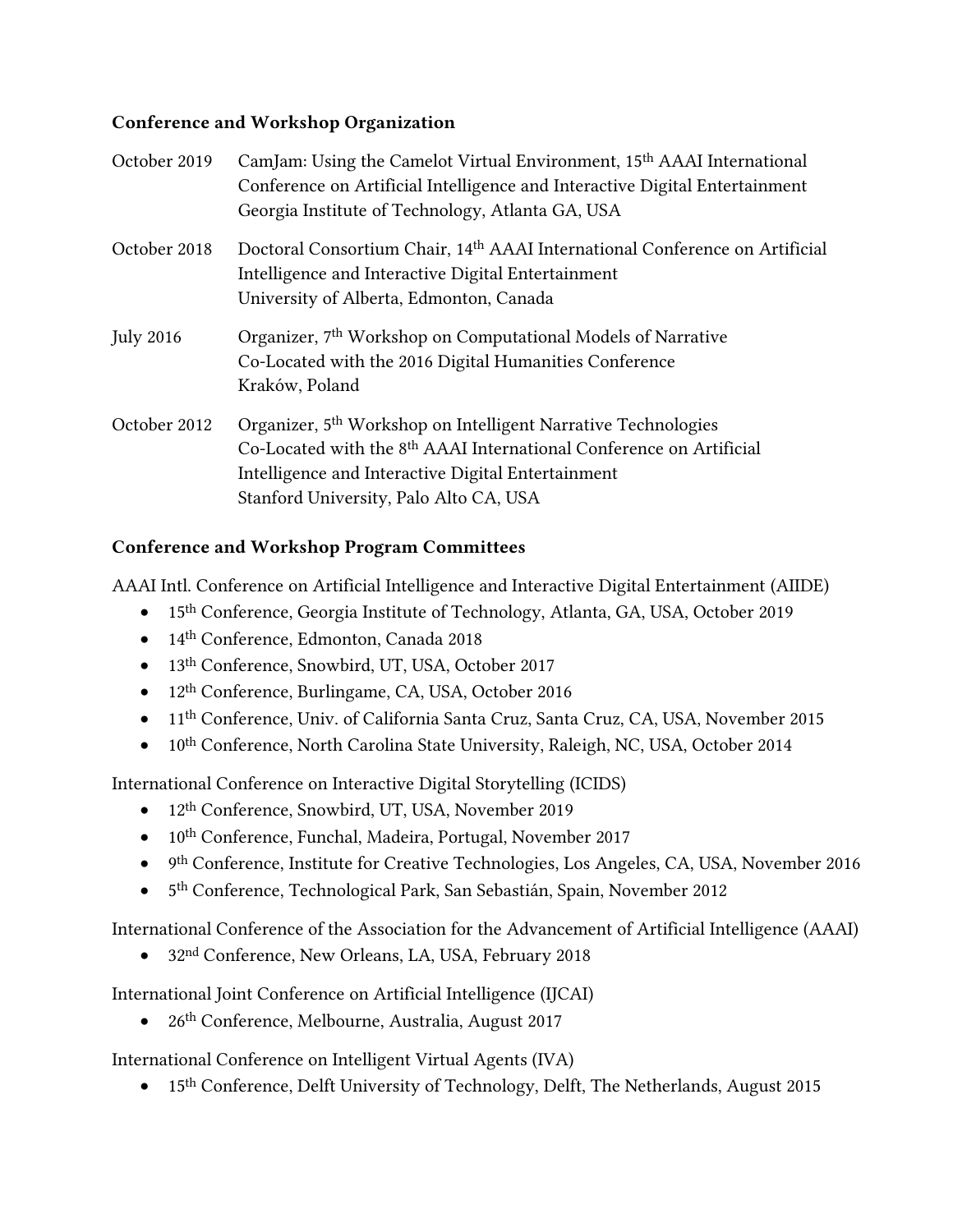IEEE Conference on Games (CoG)

• 1 st Conference, London, UK, August, 2019

Foundations of Digital Games Conference (FDG)

- Royal Caribbean Liberty of the Seas, April 2014
- Raleigh, North Carolina, USA, May 2012

Intelligent Narrative Technologies Workshop (INT)

- $11<sup>th</sup> Workshop, held jointly with Workshop on Intelligent Cinematography and Editing,$ University of Alberta, Edmonton, AB, Canada, November 2018
- 10<sup>th</sup> Workshop, Snowbird, UT, USA, October 2017
- 9<sup>th</sup> Workshop, special track of the 9<sup>th</sup> International Conference on Interactive Digital Storytelling, Los Angeles, CA, USA, November 2016
- 8<sup>th</sup> Workshop, University of California Santa Cruz, Santa Cruz, CA, USA, November 2015
- 7 th Workshop, University of Wisconsin-Milwaukee, Milwaukee WI, USA, June 2014
- 6<sup>th</sup> Workshop, Northeastern University, Boston MA, USA, October 2013
- 5<sup>th</sup> Workshop, Stanford University, Palo Alto CA, USA, October 2012

Computational Models of Narrative Workshop (CMN)

- $\bullet$ 7<sup>th</sup> Workshop, Kraków, Poland, July 2016
- 4 th Workshop, University of Hamburg, Berlin, Germany, August 2013

Experimental AI in Games Workshop (EXAG)

• 2910 Workshop, Georgia Institute of Technology, Atlanta, GA, USA, October 2019

## Invited Panels

| June 2019     | Panelist, Narrative Intelligence in Interactive Storytelling<br>1 <sup>st</sup> NarraScope Conference<br>Massachusetts Institute of Technology, Boston, MA, USA              |
|---------------|------------------------------------------------------------------------------------------------------------------------------------------------------------------------------|
| November 2012 | Panelist, Expert Panel<br>5 <sup>th</sup> International Conference on Interactive Digital Storytelling<br>Technological Park, San Sebastián, Spain                           |
| October 2012  | Moderator, The Near Future of Intelligent Narrative Technologies<br>5 <sup>th</sup> Workshop on Intelligent Narrative Technologies<br>Stanford University, Palo Alto CA, USA |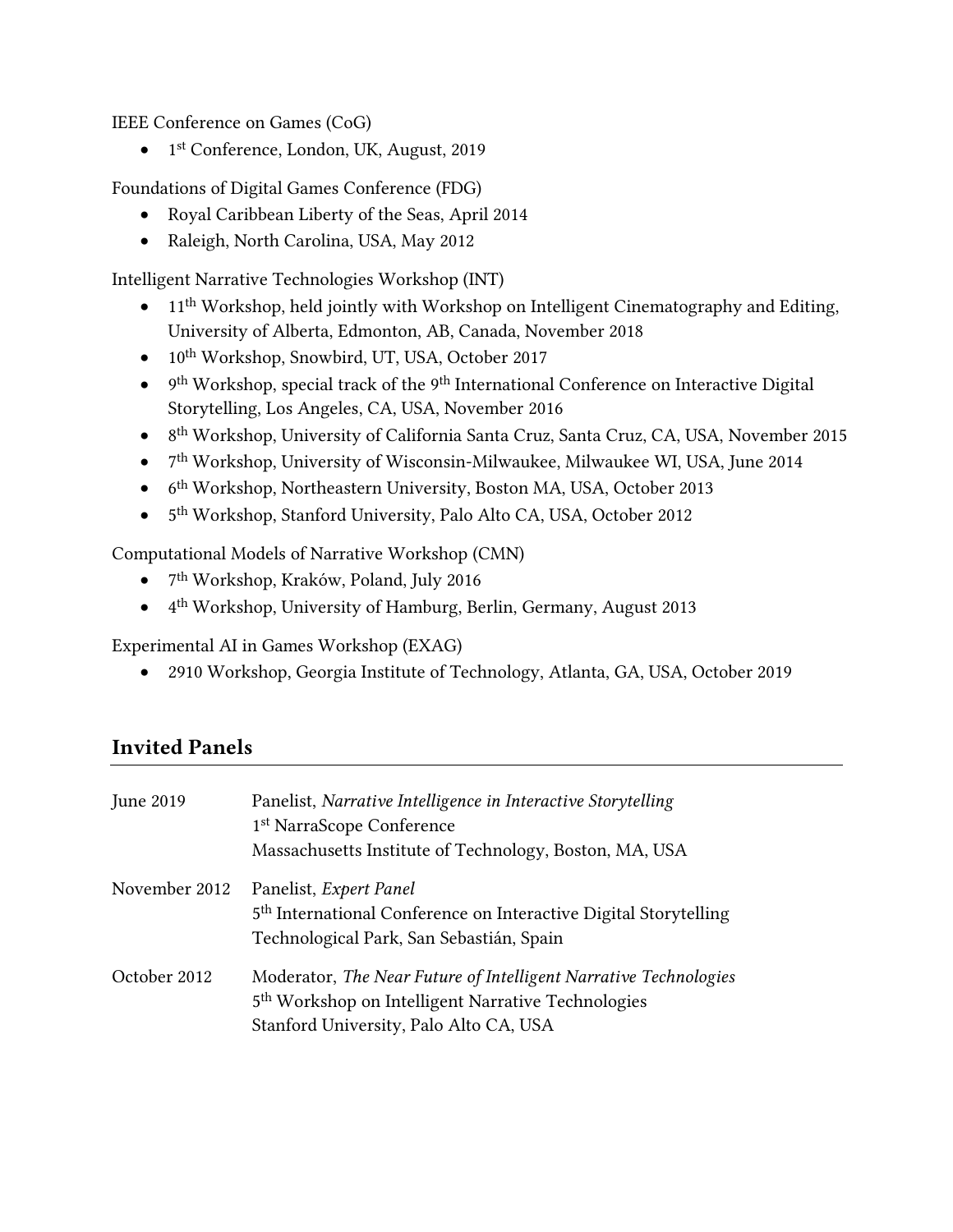February 2012 Panelist, *Two Cultures: Crossing the Divide* Collaborations: Humanities and Technology Festival Duke University, Durham NC, USA

## Teaching

#### Classes Taught at the University of Kentucky

CS 485G: Topics in Computer Science (Introduction to Game Development) Fall 2019: 64 undergraduate

#### Classes Taught at the University of New Orleans

CSCI 6645: *Planning Algorithms in Artificial Intelligence* Fall 2017: 5 graduate Fall 2016: 7 graduate Fall 2015: 14 graduate (taught as *CSCI 6990: Special Topics*)

- CSCI 4525 / 5525: *Introduction to Artificial Intelligence* Spring 2019: 12 undergraduate, 9 graduate Spring 2018: 18 undergraduate, 7 graduate Spring 2017: 11 undergraduate, 6 graduate Spring 2016: 17 undergraduate, 3 graduate Spring 2015: 19 undergraduate, 14 graduate
- CSCI 4675 / 5675: *Advanced Game Development* Spring 2018: 5 undergraduate, 4 graduate Spring 2017: 9 undergraduate Spring 2016: 7 undergraduate, 3 graduate
- CSCI 4670 / 5670: *Fundamentals of Game Development* Fall 2018: 17 undergraduate, 2 graduate Fall 2017: 20 undergraduate, 7 graduate Fall 2016: 13 undergraduate, 2 graduate Fall 2015: 10 undergraduate, 10 graduate Fall 2014: 11 undergraduate, 2 graduate
- CSCI 1583: Software Design and Development I Spring 2019: 14 undergraduate Fall 2018: 32 undergraduate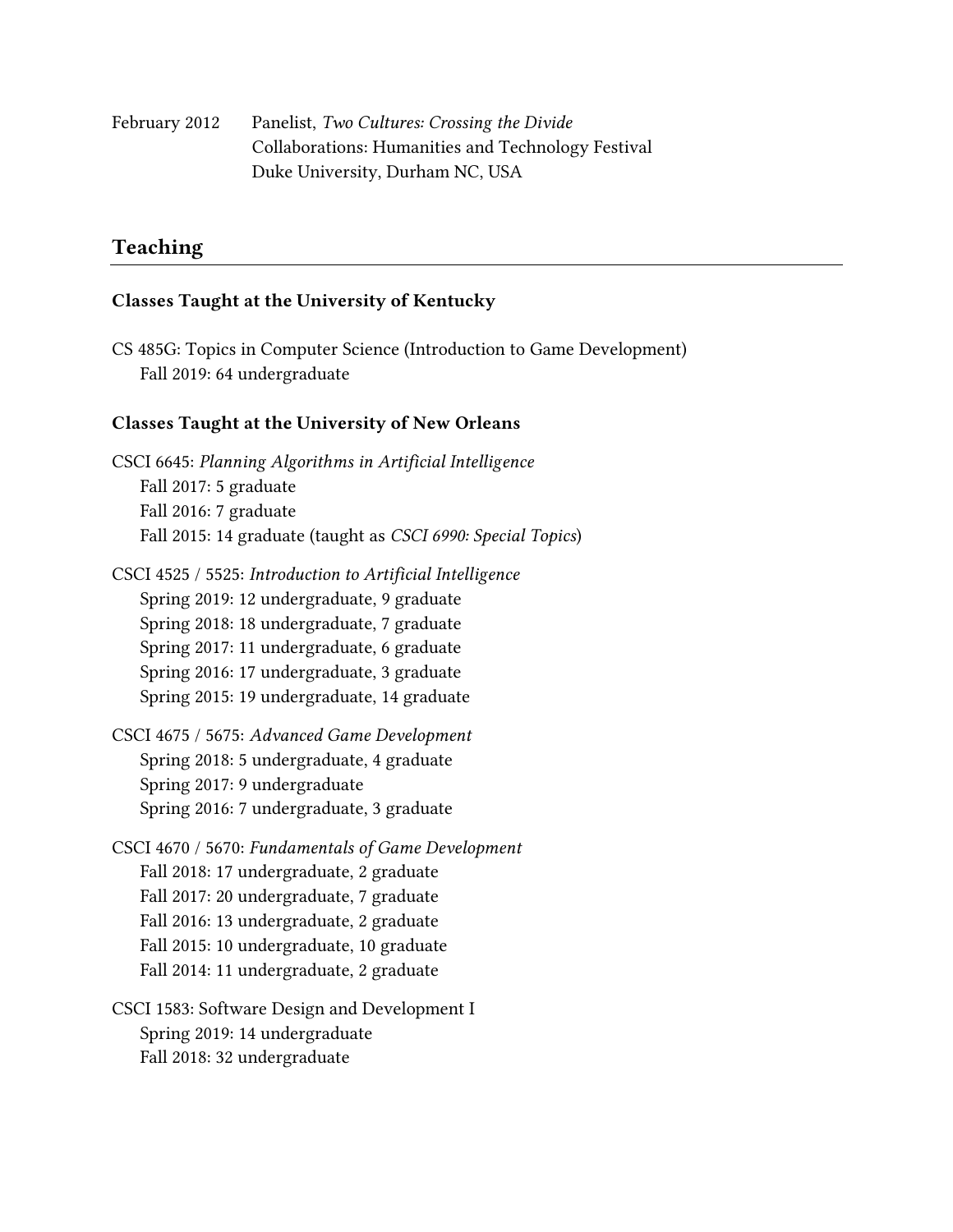#### Classes Taught at North Carolina State University

CSC 316: *Data Structures for Computer Scientists* Summer 2013: 21 undergraduate

CSC 216: *Programming Concepts – Java* Summer 2009: 12 undergraduate

#### Teaching Assistantships and Guest Lectures at North Carolina State University

CSC 522: Automated Learning and Data Analysis (Data Mining) CSC 565: Graph Theory CSC 326: Software Engineering CSC 281: Foundations of Interactive Game Design CSC 295: Foundations of Game Design

## Research Supervised

#### Doctor of Philosophy, University of Kentucky

| Spring 2017               | Alireza Shirvani, as advisor (degree in progress)                                                                                |
|---------------------------|----------------------------------------------------------------------------------------------------------------------------------|
| to Present                | Topic: Belief in narrative planning                                                                                              |
| Summer 2015<br>to Present | Rachelyn Farrell, as advisor (degree in progress)<br>Topic: Fast multi-agent narrative planning in a network of possible worlds. |

#### Master of Science, University of New Orleans

| <b>Fall 2015</b>              | Edward Garcia, as advisor                                                                                                                |
|-------------------------------|------------------------------------------------------------------------------------------------------------------------------------------|
| to Present                    | Multi-Agent Narrative Experience Management as Story Graph Pruning                                                                       |
| Spring 2019                   | Shyla Clark, as committee member<br>Remote Monitoring of Cherry Wetness Using a Leaf Wetness Sensor and Wireless<br>Sensor Network       |
| Spring 2016                   | Dustin Peabody, as advisor                                                                                                               |
| to Spring 2018                | Detecting Metagame Shifts in League of Legends Using Unsupervised Learning                                                               |
| <b>Fall 2015</b>              | Dharmesh Desai, as advisor                                                                                                               |
| to Spring 2017                | Measuring Presence in a Police Use of Force Simulation                                                                                   |
| Summer 2015<br>to Spring 2017 | Rachelyn Farrell, as advisor<br>Predicting User Choices in Interactive Narratives using Indexter's Pairwise Event<br>Salience Hypothesis |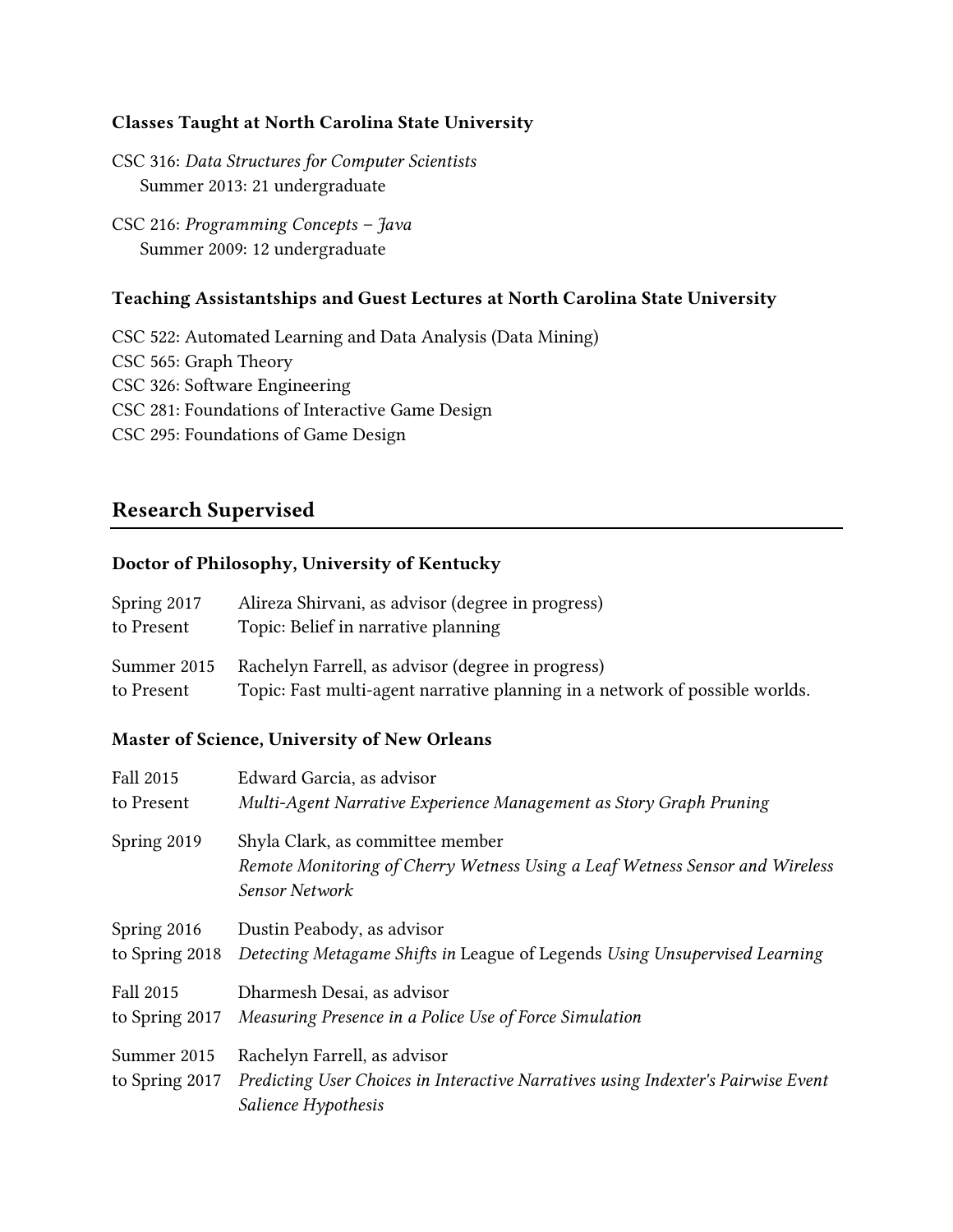# Bachelor of Science, University of New Orleans

| Fall 2018 to<br>Spring 2019        | Jean-Paul Jeunesse<br>Honors Thesis (forthcoming)                                                                                             |
|------------------------------------|-----------------------------------------------------------------------------------------------------------------------------------------------|
| Spring 2018 to<br><b>Fall 2018</b> | Rishav Rajendra<br>UNO College of Sciences Undergraduate Research Program                                                                     |
| Spring 2018 to<br><b>Fall 2018</b> | Lee Lagarde<br>Privateer Undergraduate Research and Scholarly UNO Experience                                                                  |
| Fall 2016 to<br>Spring 2017        | Ted Mader<br>Honors Thesis: Integrating Virtual Reality with Use-of-Force Training<br><b>Simulations</b>                                      |
| Spring 2017                        | Nicholas Martin<br>UNO College of Sciences Undergraduate Research Program                                                                     |
| Spring 2017                        | Nishan Rayamajhee<br>Privateer Undergraduate Research and Scholarly UNO Experience                                                            |
| Spring 2016                        | Ashim Sitoula<br>Privateer Undergraduate Research and Scholarly UNO Experience                                                                |
| Spring 2016                        | Pujan Pokhrel<br>UNO Collage of Sciences Undergraduate Research Program                                                                       |
| Spring 2016                        | Scott Robertson, Hung Le<br>Independent Study                                                                                                 |
| Fall 2015 to<br>Spring 2016        | Abhishek Sapkota<br>UNO Collage of Sciences Undergraduate Research Program                                                                    |
| Summer 2015                        | Rodrigo Rodrigues do Carmo, Maurice Robert III<br>Reading Rocket: A Game-Based Reading Level Test for Children Based on Stealth<br>Assessment |
| Summer 2015                        | Thiago Vieira and Gabriel Miranda<br>Brazil Scientific Mobility Program                                                                       |
| Spring 2015                        | Gabriel Queiroz and Rodrigo Rodrigues do Carmo<br>Independent Study                                                                           |
| Spring 2015                        | Christopher Toups<br>Independent Study                                                                                                        |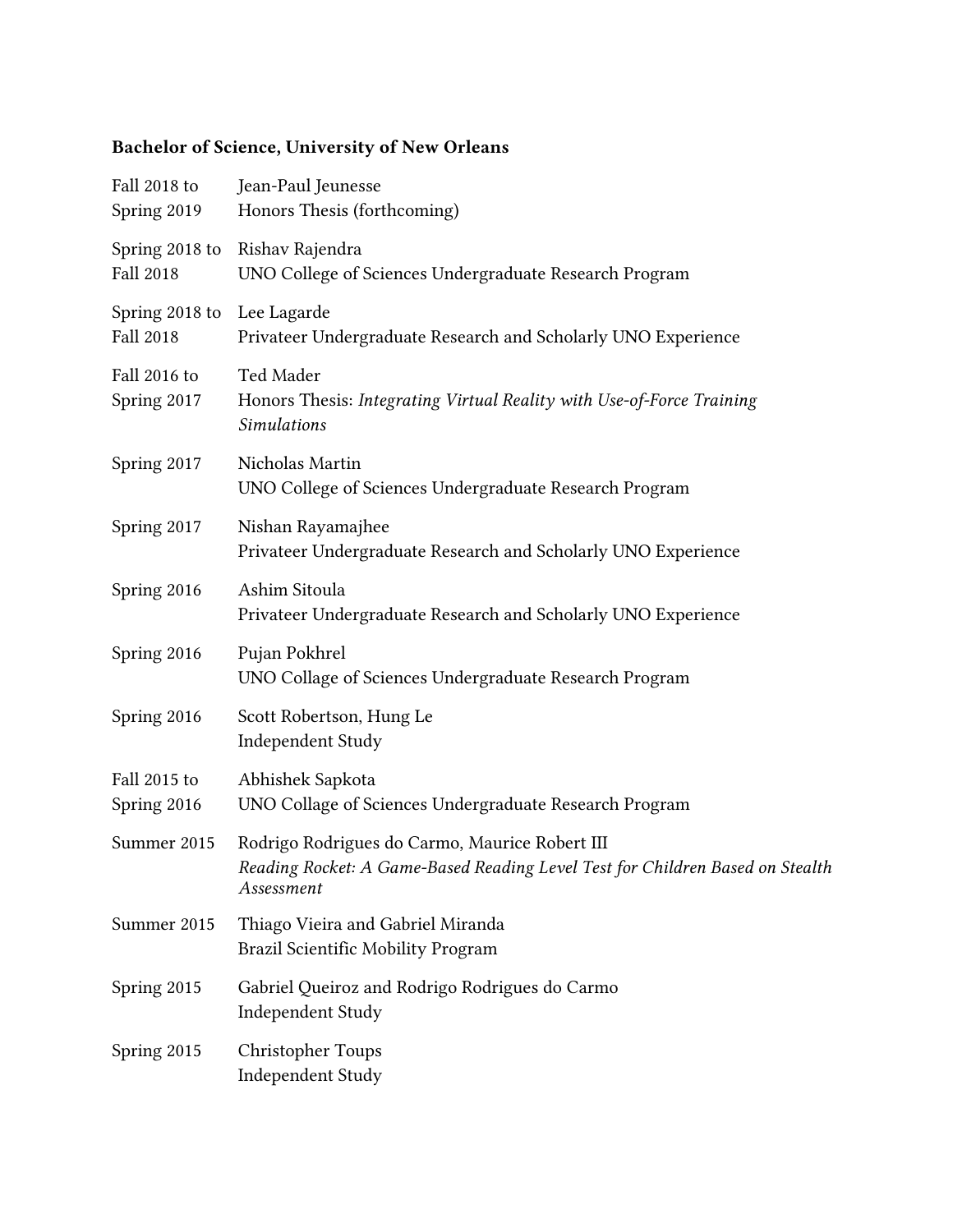#### Bachelor of Science, North Carolina State University

- Fall 2013 Christian Stith, Phillip Wright
- Fall 2012 Eric Lang, Zack Litzsinger
- Spring 2011 Evan Kochuk, Courtney Harrison

## Institutional Service

#### University of Kentucky

Summer 2019 Awards Committee, Summer Research Program

#### University of New Orleans

| Fall 2015  | <b>Faculty Advisor</b>                                                      |
|------------|-----------------------------------------------------------------------------|
| to Present | International Game Developers Association, Student Chapter                  |
| Fall 2015  | Undergraduate Studies Committee                                             |
| to Present | Department of Computer Science                                              |
| Fall 2015  | Action Team for the Recruitment and Retention of Active Military & Veterans |

#### North Carolina State University

Spring 2009 to Tutoring Coordinator for CSC 116: Introduction to Programming Fall 2010 STARS Alliance: Students and Technology in Academia, Research, and Service

#### Loyola University New Orleans

| Fall 2006 to                | President                        |
|-----------------------------|----------------------------------|
| Spring 2008                 | Loyola University Gaming Society |
| Fall 2006 to<br>Spring 2007 | President<br>Philosophy Club     |

## Research Software

[1] Project Lead, *Reading Rocket* A data-driven game-based assessment tool for measuring reading level in middle school children.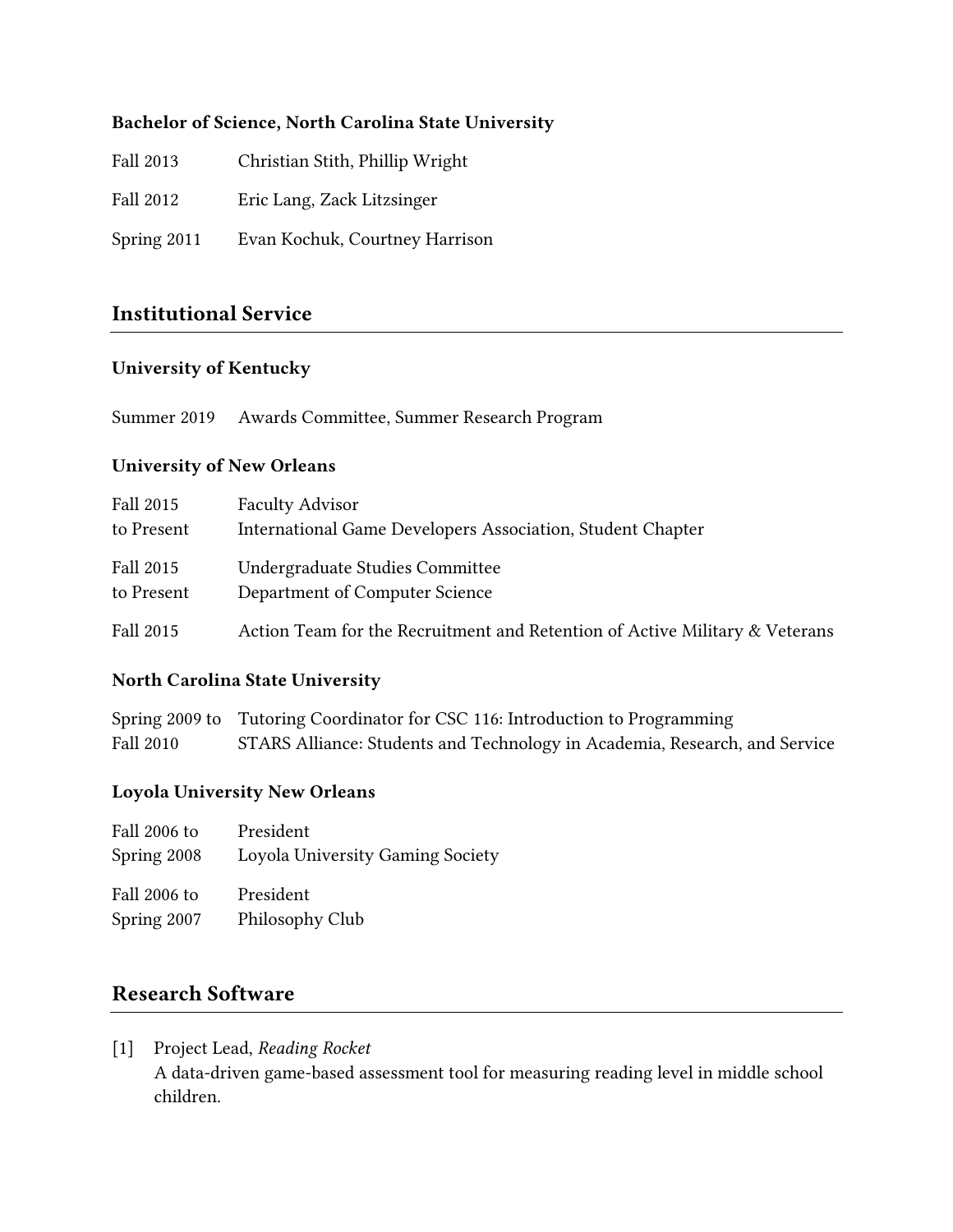http://nil.cs.uno.edu/projects/readingrocket

[2] Author, *Glaive Narrative Planner*

Publicity

A fast multi-agent planner that coordinates cooperative and conflicting agents toward a single goal using only actions consistent with each individual's goals. Integrates intentional domain graphs into Hoffmann's Fast-Forward heuristic for significant speedups on intentional planning problems.

[http://n](http://stephengware.com/projects/glaive)il.cs.uno.edu/projects/glaive

- [3] Project Lead and AI Programmer, *The Best Laid Plans* An adventure game created with the Unity 3D engine in which the story is generated and adapted entirely at run time by multi-agent narrative planning technology. https://nil.cs.uno.edu/projects/blp
- [4] Project Lead, *MOOLA: Multi-User Dungeon Object-Oriented Little Adventures* A highly-customizable rapid prototyping environment for interactive narratives and multiagent planning technology.
- [5] Author, *simple-SAT* An education-focused classical planner which reduces planning problems to satisfiability axioms similar to the BlackBox planner. <http://www4.ncsu.edu/~stamant/simple-planners/simple-planners.html>

| 16 November, 2016 | "UNO's Stephen Ware Recognized as Post-Secondary Teacher of the Year<br>by Louisiana Association of Computer Using Educators," University of<br>New Orleans Campus News, uno.edu. [Link] |
|-------------------|------------------------------------------------------------------------------------------------------------------------------------------------------------------------------------------|
| 26 July, 2016     | "Computer Science Professor Wins \$157,000 NSF Grant to Study<br>Narrative Intelligence," University of New Orleans Campus News,<br>uno.edu. [Link]                                      |
| 31 May, 2016      | "Game On: UNO's Video Game Development Concentration Simulates<br>Real World Experience," University of New Orleans Campus News,<br>uno.edu. [Link]                                      |
| 13 May, 2015      | "University of New Orleans to get new digital media lab," by Jed<br>Lipinski, NOLA.com. [Link]                                                                                           |